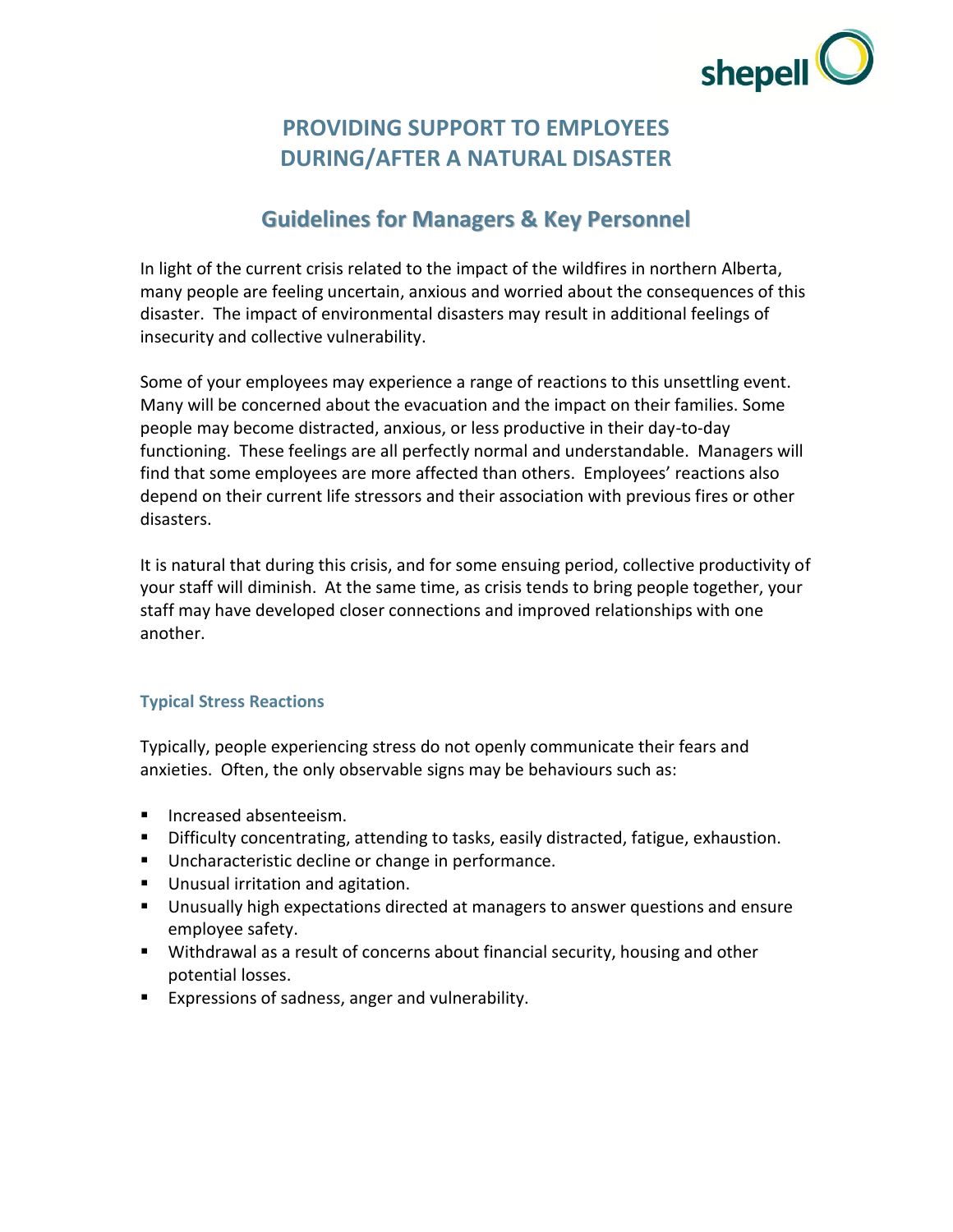

#### **How Managers can support employees**

To support employees, it will be helpful to:

- Acknowledge employees' concerns in a respectful, empathic and non-intrusive manner.
- Feel free to acknowledge some of your own concerns and reactions to the crisis.
- Recognize and acknowledge, in a non-judgmental way, that employees may have different emotions, attitudes and opinions related to this situation.
- Remind employees that they each have a very unique and resourceful way of coping with stressful events and to continue to draw on their natural resilience.
- Urge employees to reach out to people they feel close to.
- **Inform staff experiencing anxiety that these feelings may vary from day to day and** may be different than the feelings and thoughts of those around them.
- **Prompt employees to focus their attention on matters over which they have** influence.
- **Demonstrate that you are as concerned about your employees as you are about** work objectives.
- **Address critical changes in performance in a timely, clear manner while conveying** understanding of anxiety and stress for employees.
- Provide factual information regarding dedicated resources to address specific concerns.

## **Resources and Support for Employees**

- **Provide information on EAP and other community resources that are available to** employees and family members (*see telephone numbers below*).
- Request debriefing to help employees deal with the immediate impact of the critical incident and organizational stress situations.
- Consider Group Stress and Anxiety workshops that provide education on managing anxiety.

## **Key Considerations for Managers**

- 1. Be visible and manage employee anxiety and fear by walking around, listening, asking questions and being seen as delivering solutions. Effectiveness is increased if leaders receive information and coaching on how to manage affected employees.
- 2. Communicate frequently. Should this crisis directly affect your organization, conduct regular and daily communication. This should ideally occur at the same time each day and contain practical and accurate information for employees.